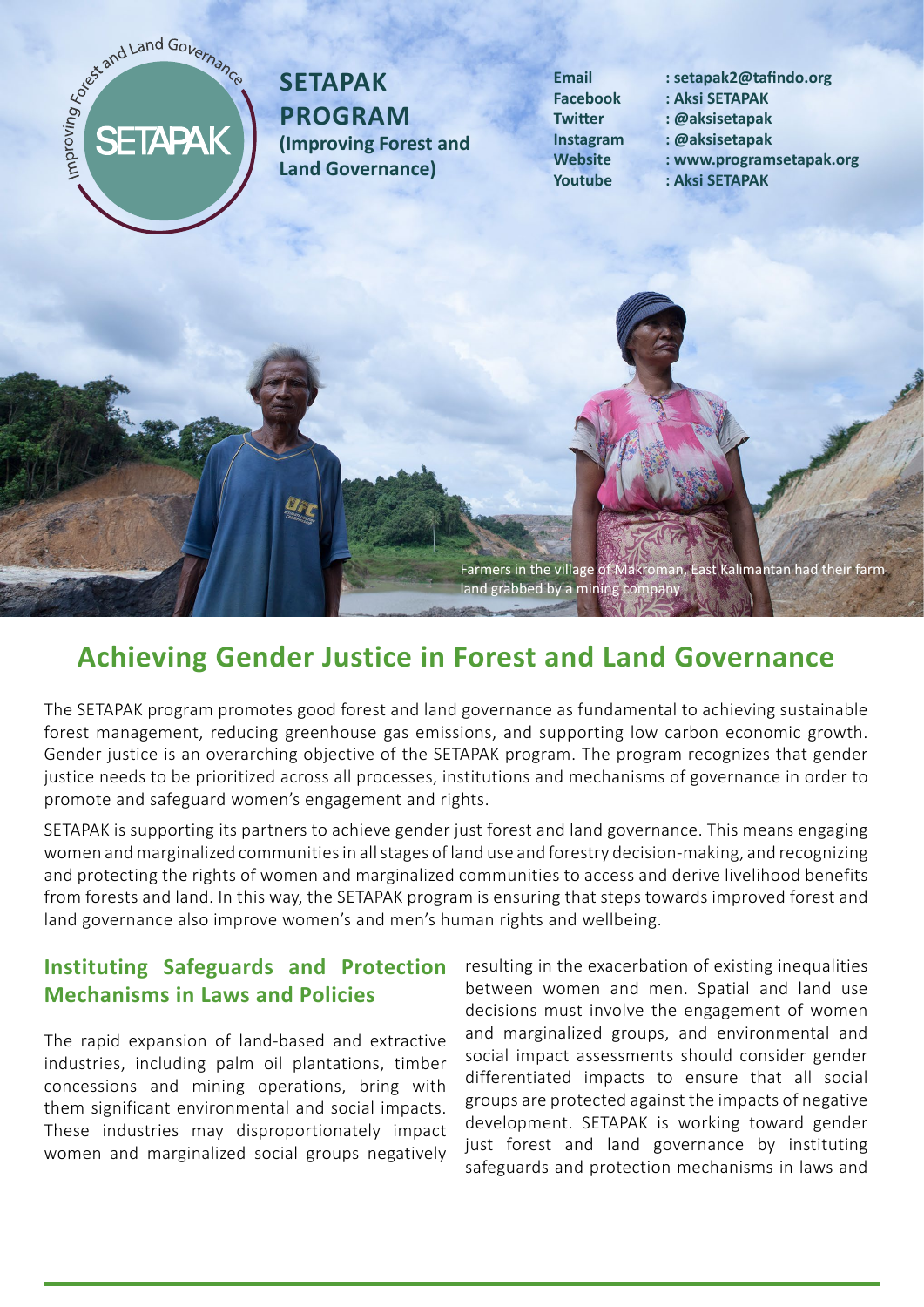policies, supporting grassroots women's leadership, and by strengthening civil society capacity to promote gender justice.

Women in local and customary communities face challenges in having their tenure rights recognized and protected due to gender-based discrimination in laws, customs and practices. This discrimination can limit women's ability to access and control land and forests, and to make decisions over its use. Despite the disproportionate negative impacts that landbased and extractive industries bring to women, negotiations over the release of land for these industries often do not actively involve women. National and sub-national laws and regulations may undermine women's customary access or use rights to land and forests, such as by formalizing land rights in the name of the male household head, which may consequently diminish women's power within a household or a community. SETAPAK partners are being supported to ensure that women's forest access and use needs are protected when local and indigenous communities' tenure rights are formalized.

SETAPAK facilitated a collaboration between the Indonesian Centre for Environmental Law (ICEL) and the Ministry of Environment and Forestry to ensure implementation of the central government's policy target of securing 12.7 million hectares of community managed forests. As a result of ICEL's efforts, the Ministry issued a regulation no. 83 of 2016 on 7 November 2016, setting out processes for the formal recognition of community-managed forests. As a result of ICEL's advocacy, the regulation includes clauses Paragraph 1, Clause no. 15, and Paragraph 58, Clause no. 4, Section H, which set out requirements mandating women's involvement in local forest management institutions, and guaranteeing women derive benefits from community-managed forestry.

Information commissions play an important role as an oversight mechanism, including to ensure that government agencies respond to information requests as mandated in Indonesia's 2008 Freedom of Information Act. SETAPAK partners have been working to ensure that provincial information commissions are established, and that suitably qualified information commissioners are chosen for these important governance roles. In Aceh, where women's roles in public decision making processes are limited, SETAPAK partner MATA lead a network of CSOs to investigate information commissioner

applicants are recruited according to meritsbased criteria. MATA also supported women to nominate themselves as candidates for information commissioner roles. As a result of MATA's work, of the five people elected by the governor to become information commissioners in Aceh, two are women. These women are viewed by CSOs to have credibility and integrity as information commissioners.

#### **Supporting Grassroots Women Leaders**

Women's roles in the forest sector tend to be invisible and informal, and women's management practices and knowledge of their forests and land are frequently not reflected in governance mechanisms and decision making forums. To improve women's engagement in forest and land use decision making, SETAPAK is strengthening women's leadership at the community level. By working through local partners to provide training and skill development, the program is encouraging local women to engage in political processes and contribute to increased government transparency and accountability in forest and land management decisions.

Through a partnership with NGO Sajogyo Institute, SETAPAK is supporting women's empowerment through the sponsorship of community organizers in ten villages across the provinces of Aceh, South Sumatera, West Kalimantan, East Kalimantan, North Kalimantan and Central Sulawesi. Community organizers lived in villages where local communities are dependent on forests and natural resources that are under threat from expanding plantation, timber or mining industries. Equipped with extensive training programs and on-going mentoring, these organizers worked to build women's capabilities throughout the village. This includes working with the most marginalized members of communities to ensure that all women understand the environmental and social impacts the village faces from industry expansion. The organizers also help women develop strategies for action in response to the impacts villagers face. A key strategy in each location has been to strengthen women's livelihoods through sustainable farming techniques which can increase women's income and enhance their social status. Studies indicate these strategies are key to enhancing women's power and ability to participate in decision making forums at the household and local community level.



Training local women farmers on accessing public information about land-based industries threatening their farm land in Aceh (Source: MATA, Aceh)

### **Developing Civil Society Capacity to Promote Gender Justice**

Civil society organizations in Indonesia are working hard to slow deforestation and improve poor governance, however there is growing concern that they lack the ability to address these disproportionate impacts on women and marginalized communities. The SETAPAK program is supporting civil society organizations to understand the gender dimensions of poor forest and land governance, and to consider gender justice in their theory of change. By initiating cross-sectoral learning by developing networks between experienced gender-focused

organizations and environmental governance focused organizations, the program is growing civil society capacity to understand gender issues, and to design strategies that will lead to gender justice forest and land governance outcomes.

Already since June 2016, 178 people – consisting of 63 women and 115 men – have participated in gender related training sessions with SETAPAK support. This has included the training of twenty women farmers in the districts of Aceh Tamiang and Aceh Besar whose farm land has been destroyed by expanding palm oil plantations. Following the training, women farmers submitted an information request and when no information was provided they pursued an information grievance through the Aceh information commission.

In Musi Rawas district, in South Sumatra, Walhi South Sumatra have supported women whose farm land has been grabbed by a timber plantation company. With Walhi South Sumatra's support, women reported the land grab to the Human Rights Commission, and to the Presidential Taskforce on Land Conflicts, calling for an investigation and resolution of the land conflict.

SETAPAK partner organizations are also supported to implement a comprehensive gender mainstreaming strategy to ensure that both their advocacy and policy strategies are gender sensitive, and impact positively

#### **Women taking a leading role in forest management**

In Nusantara village, in the district of Ogan Komering Ilir, South Sumatra, palm oil companies are approaching village elites to acquire the village's remaining 1,200 ha of forested and farm land. The Sajogyo Institute community organizer located there has trained local women in organic and sustainable farming techniques to enhance their farming yields in order to diminish the appeal of releasing land for palm oil which offers only short-term financial gain but significant long term negative livelihood and health impacts. In a fishing village in Tojo-Una-Una district, Central Sulawesi, a community organizer has supported five women padan palm left weavers to work together to discuss the threats to their sources of padan palms, used to weave baskets and hats. In Sempaja, East Kalimantan, a community organizer has supported an intervillage solidarity network of women to push for abandoned mining pits to be closed over as a way of ensuring the prevention of further child drownings.

SETAPAK partner SAMPAN, in West Kalimantan, pushed for the release of ten village forest (hutan desa) areas in Padang Tikar, in the district of Kubu Raya. Each hutan desa has its own management committee. SAMPAN has ensured that women have a formal role in the management committee by placing a community organizer in each village. This has led to the establishment of a number of women's working groups that assist women in negotiating with the hutan desa management institution, as well as contributing to policy and land use decisions.